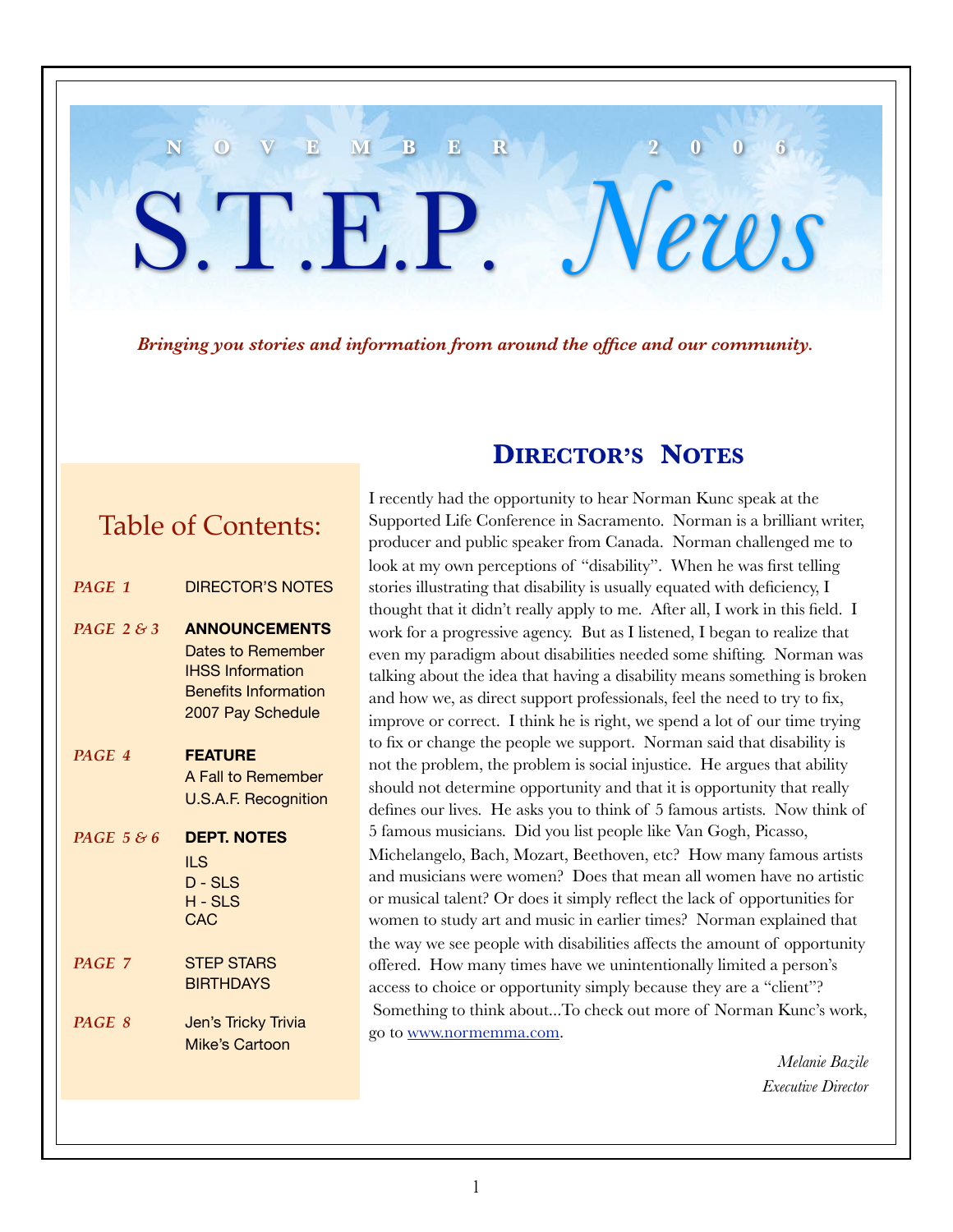# *ANNOUNCEMENTS*

# **DATES TO REMEMBER**

**S T E P Holiday Party**

**FRIDAY - December 1, 2006 5:30 pm – 10:00 pm**

**Scottish Rite Masonic Center 6151 H Street Sacramento CA 95819**

*S.T.E.P. Clients & Employees Free Admission*

*Additional family & friends \$10.00 per person*

*Children under 5 years Free Admission*

**YOU MUST R.S.V.P. FOR ENTRY BY: NOVEMBER 20, 2006**

*Voice (916) 679-1555 TTY (916) 679-1526*

### **New IHSS Process**

Effective October 23, 2006 STEP is no longer dropping off IHSS forms and/or IHSS time sheets. As a STEP employee you are required to bring your IHSS time sheets after the last day in the pay period to have it signed and verified by the Generic Resource Coordinator. ALL IHSS time sheets "dropped off or put in Generic Resource Coordinator's box will be signed and verified and then placed back into employees box for pick up by the employee. Any issues with your IHSS time sheets or paychecks you must contact IHSS directly. STEP has no input or control over how and when IHSS processes their payroll. The IHSS phone number is 874-4201.

> *- Lisa Barrows Generic Resource Coordinator*

#### **Benefit Information**

#### **401k Plan**:

Many of you have your money in the Cash Management Fund, rather than Mutual Funds. That is great if that is where you want your money to be, but if not your funds can easily be moved on-line. Last year our available funds changed, and folks that did not actively elect new funds were put in the cash management fund. You may check and change your funds via the internet at www.invesmart.com. Your password when you enter for the first time will be your date of birth (6 digits ex: MMDDYY). You may also access using the Voice Response Option at 1-800-370-9601. For more detailed information, contact Patti Dixon.

**401k Open Enrollment** meeting will be held December 12th, time to be announced. Following the Open Enrollment meeting an additional meeting regarding fund elections and options will be held for those interested. ANY AND ALL ARE WELCOME TO ATTEND THESE MEETINGS, we would love to see you there!

All employees are welcome to attend any meetings, please do not bring clients, as it is not beneficial to them and violates our policy. Make arrangements with your supervisor for coverage if necessary.

**Open Enrollment for health/dental and life insurances** will be held on November 28<sup>th</sup> and 29<sup>th</sup>. Specifics will be out the first week of November. Remember that *all* employees will need to sign paperwork, so plan to attend.

*- Patti Dixon*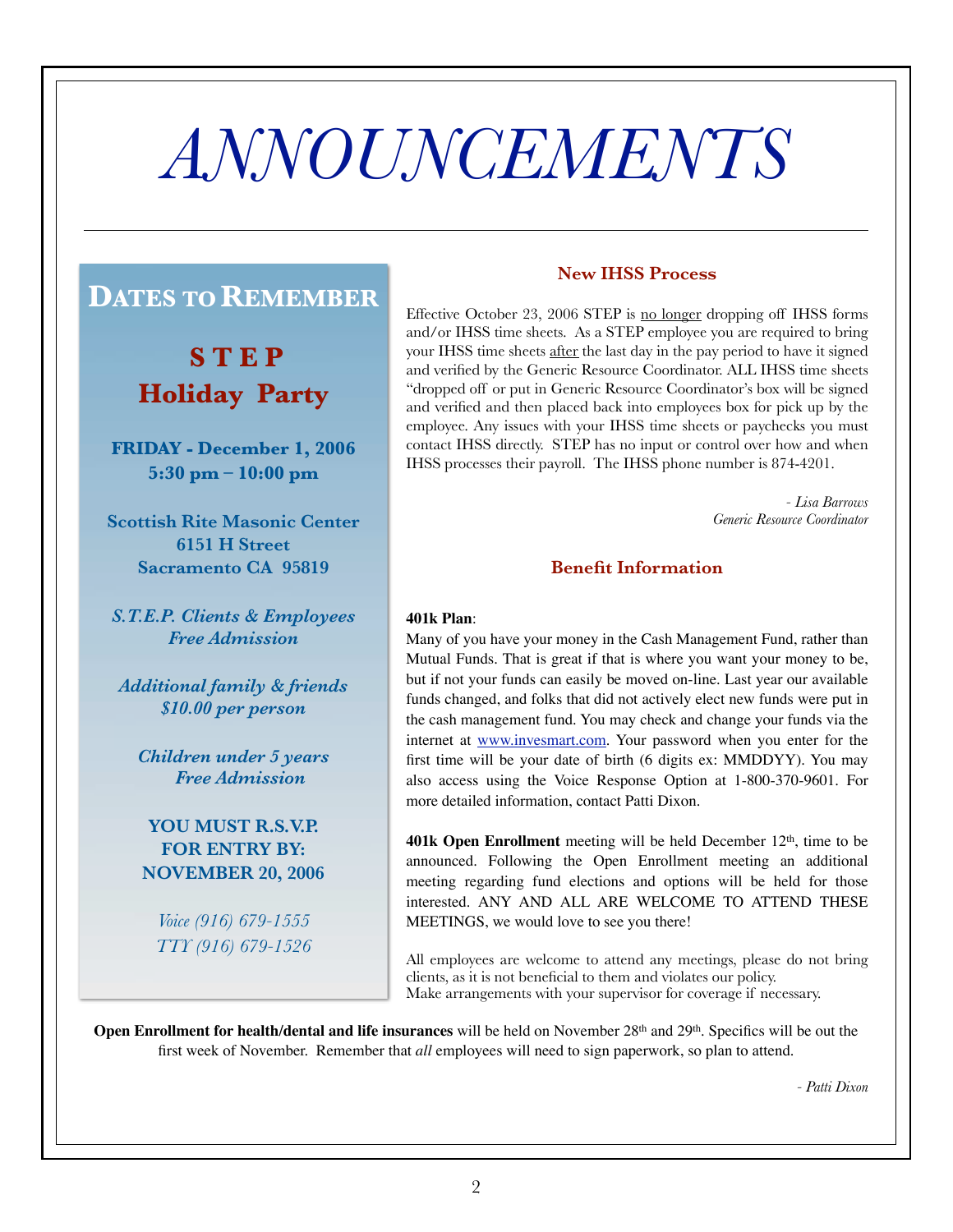#### **The End of the Year is Almost Here**

As the end of the year approaches the Finance Department wants you to be informed about paydays for the rest of this year and for 2007. There will not be a 3rd payday in December this year. Also, because of STEP's holiday schedule there will be three paydays in 2007 when we will not be able to do Direct Deposit for you. Paychecks will be available at the STEP office on payday – or – you can have your check mailed. If you choose to have your check mailed, please be sure you have the proper paperwork on file with the Payroll Dept.

We also want to ask that you all look at your paychecks and be sure that the address on your check is your current address. This is the address that the payroll system will use to generate your W-2.

*- Claudia Loveless*

|                       | PAY PERIOD |          | PAY DAY    |                |  |  |
|-----------------------|------------|----------|------------|----------------|--|--|
| <b>REMAINING 2006</b> |            |          |            |                |  |  |
| <b>OCTOBER</b>        | 10/1/06    | 10/15/06 | <b>FRI</b> | 20             |  |  |
| <b>NOVEMBER</b>       | 10/16/06   | 10/31/06 | <b>TUE</b> | $\overline{7}$ |  |  |
|                       | 11/1/06    | 11/15/06 | <b>WED</b> | 22             |  |  |
| <b>DECEMBER</b>       | 11/16/06   | 11/30/06 | <b>THU</b> | $\overline{7}$ |  |  |
|                       | 12/1/06    | 12/15/06 | <b>FRI</b> | 22             |  |  |
|                       |            | 2007     |            |                |  |  |
| <b>JANUARY</b>        | 12/16/06   | 12/31/06 | <b>FRI</b> | $5*$           |  |  |
|                       | 1/1/07     | 1/15/07  | <b>MON</b> | 22             |  |  |
| <b>FEBRUARY</b>       | 1/16/07    | 1/31/07  | <b>WED</b> | $\overline{7}$ |  |  |
|                       | 2/1/07     | 2/15/07  | <b>FRI</b> | 23             |  |  |
| <b>MARCH</b>          | 2/16/07    | 2/28/07  | <b>WED</b> | $\overline{7}$ |  |  |
|                       | 3/1/07     | 3/15/07  | <b>THU</b> | 22             |  |  |
| <b>APRIL</b>          | 3/16/07    | 3/31/07  | <b>FRI</b> | 6              |  |  |
|                       | 4/1/07     | 4/15/07  | FRI        | 20             |  |  |
| <b>MAY</b>            | 4/16/07    | 4/30/07  | <b>MON</b> | $\overline{7}$ |  |  |
|                       | 5/1/07     | 5/15/07  | <b>TUE</b> | 22             |  |  |
| <b>JUNE</b>           | 5/16/07    | 5/31/07  | <b>THU</b> | $\overline{7}$ |  |  |
|                       | 6/1/07     | 6/15/07  | <b>FRI</b> | 22             |  |  |
| <b>JULY</b>           | 6/16/07    | 6/30/07  | <b>MON</b> | 9              |  |  |
|                       | 7/1/07     | 7/15/07  | <b>FRI</b> | 20             |  |  |
| <b>AUGUST</b>         | 7/16/07    | 7/31/07  | <b>TUE</b> | $\overline{7}$ |  |  |
|                       | 8/1/07     | 8/15/07  | <b>WED</b> | 22             |  |  |
| <b>SEPTEMBER</b>      | 8/16/07    | 8/31/07  | <b>FRI</b> | $7*$           |  |  |
|                       | 9/1/07     | 9/15/07  | <b>FRI</b> | 21             |  |  |
| <b>OCTOBER</b>        | 9/16/07    | 9/30/07  | FRI        | 5              |  |  |
|                       | 10/1/07    | 10/15/07 | <b>MON</b> | 22             |  |  |
| <b>NOVEMBER</b>       | 10/16/07   | 10/31/07 | <b>WED</b> | $\overline{7}$ |  |  |
|                       | 11/1/07    | 11/15/07 | <b>WED</b> | $21*$          |  |  |
| <b>DECEMBER</b>       | 11/16/07   | 11/30/07 | <b>FRI</b> | $\overline{7}$ |  |  |
|                       | 12/1/07    | 12/15/07 | <b>FRI</b> | 21             |  |  |

#### **STEP PAY DAY SCHEDULE**

\*NO DD

Due to STEP's Holiday schedule there will be NO Direct Deposit on these pay days. Paychecks will be available at the STEP office.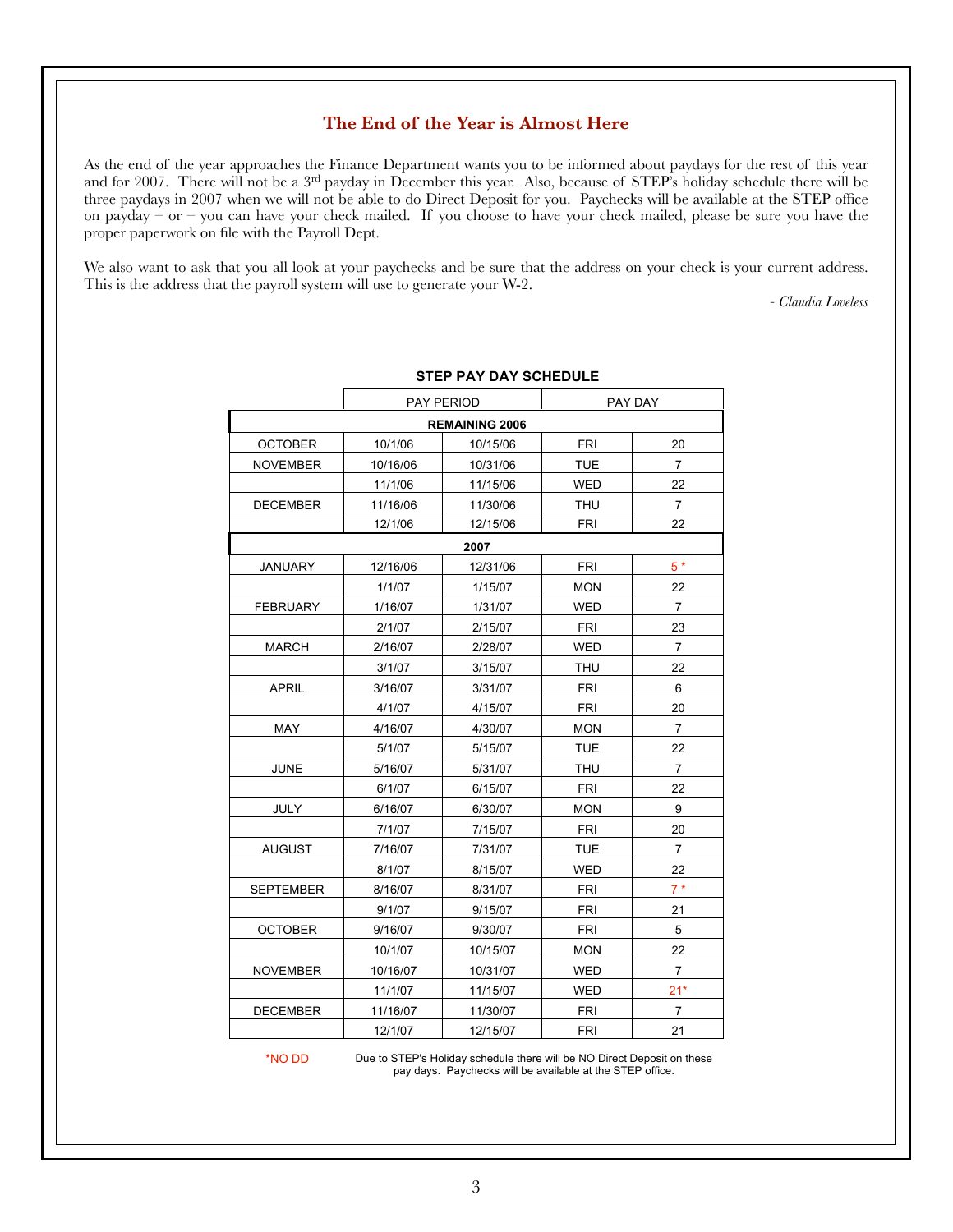# *FEATURE*

## **A Fall to Remember**

by Lynn Vaughan

Autumn is my favorite season! I love the beautiful weather, the big harvest moon, chunky sweaters, and the smells of fall. My favorites are hot apple cider, wood burning fireplaces, candle lit pumpkins, and best of all – Roasting Turkey! Besides Halloween and Thanksgiving there are many special dates to recognize in Autumn.

Saturday, November  $11<sup>th</sup>$ , is Veteran's. The purpose of Veteran's Day is to celebration and honor America's veterans for their patriotism, love of country, and willingness to serve and sacrifice for all of us at home. Maybe you will show your appreciation by going to a parade like the one being held in Marysville on Saturday, November 11th, at 11:00am on D Street, or maybe you will wear a red poppy flower that shows your how proud you are of a loved one that has served in the U.S. Military.



*Lynn's dad Guy Patton*

That is what I am going to do. I am so proud of my Dad, Guy Patton, who served in the Army in France during WWII. The tradition of serving continues on as my Niece, Nicole, is an R.N. in the Army, and my nephew Jeremy is a Blackhawk Helicopter Pilot also in the Army. They have both served in Iraq.

Many in our STEP family have loved ones actively serving today. Our thoughts are with them. I have been thinking a lot about a quote I read by General Douglas MacArthur, " The soldier, above all other people prays for peace, for he must suffer and bear the deepest wounds and scars of war".

Attention, all family members of people currently serving in the Armed Forces:

### **U.S.A.F. Recognition Board** Sandy Jones

We want to recognize and salute all of our friends and family members who are serving in the U. S. Armed Forces by posting their pictures and names on our U.S.A.F. Recognition Board. We have had many people express a desire to correspond with our men and women that are serving our country. It doesn't matter what we may feel about the current situation abroad and at home, we still want to show our troops that we have NOT forgotten them and that we care very much. Please bring in your photos of your loved ones that are serving and we will PROUDLY post them on our Board. You may include their mailing address if you would like, and someone will be happy to correspond with them.



*Lynn's niece Nichole*

Come on everyone! Show your support for our brave troops!!!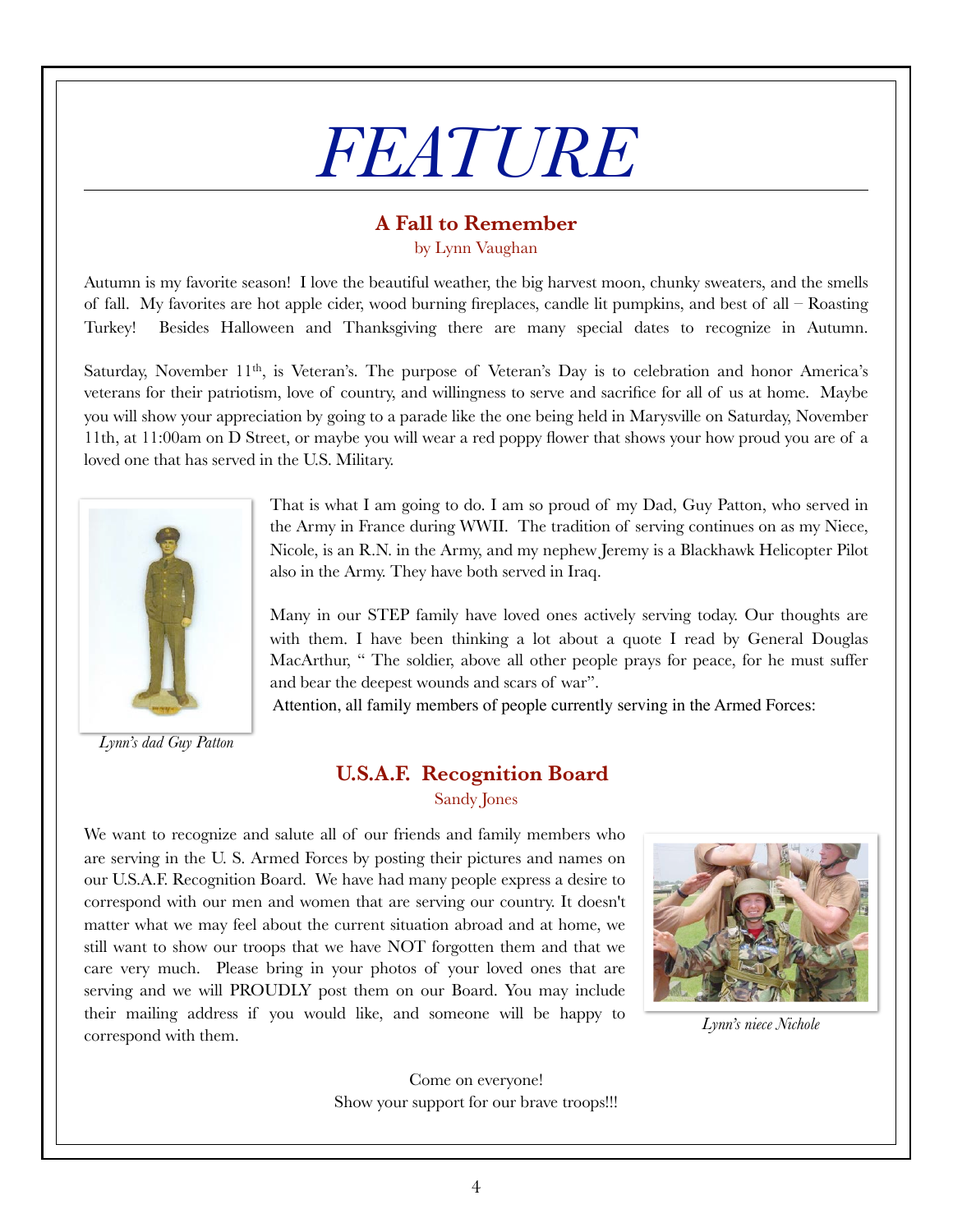# *DEPARTMENT NOTES*

# ILS Independent Living Services

Well it's that time of the year!! The holidays are going to be here sooner than we think. We know that it is a really hard time for some of our folks this time of the year. Let's everyone keep in mind that many of our folks don't have family and will be alone this holiday season. We are encouraging instructors to assist their clients with inviting others over for holiday get together.

This will be our **4th annual Food & Toy drive**. We will begin collecting non perishable items starting November 1st through December 19th. The food drive is open to all clients that are in need. Please send a list of your clients who will be in need of food to MichelleA@STEPsite.com.



*2005 ILS Food and Toy Drive*

We will be doing something a bit different this year for the Toy Drive. We will be asking the children that we support to write a letter to Santa. We will have the letters and pictures of the children posted so that if you choose to purchase a toy off one of the letters you can or any toy for all ages is accepted and appreciated!

If you have any questions please see one of the ILS directors.

The **Parenting Support Group** will be hosting a Thanksgiving Dinner on November 16th from 3:30 – 6pm. Every year the parents of the support group bring a dish to share with everyone. If you have a client that you know has no family involvement and will be alone this Thanksgiving Holiday, please see one of the ILS directors.

#### **Did You Know the following Holiday's are between October 15th through the end of the year:**

October 16th- National Boss's Day October 24th- United Nations Day October 29th- Day Light Saving Time Don't forget to set your clocks back an hour! October 31st- Halloween November 1st- All Saints Day November 2nd- Day of the Dead (whoa!!) November 7th- Election Day DON'T FORGET TO VOTE!!!! November 11th- Veterans Day November 20th- Revolutionary Anniversary November 23rd- Thanksgiving (gobble gobble) December 7th- Pearl Harbor Remembrance Day December 12th- Virgin of Guadalupe December 15th- Hanukkah- begins at sundown December 16th- Hanukkah December 25th- Christmas December 26th- Kwanzaa begins Boxing Day

*- Anna, Heather and Michelle*

# D-SLS Deaf - Supported Living Services

The D-SLS unit continues to grow rapidly and there has been an increase in hiring new employees for our new clients. We pleasantly want to welcome new clients: Alex H. from Riverside, Kim K. from Sacramento, and Joey A. also from Sacramento.

Welcome new employees Luis Ledezma, Joseph Malone, Greg Awalt, Charles Mcdonell, Rachel Woolman, Tina Bauman and Mark Osbourne.

We have an opening for Staff Development Coordinator (New!) and SLS Coordinator positions. More info can be obtained from H/R or the front desk.

*- Deslin Malone*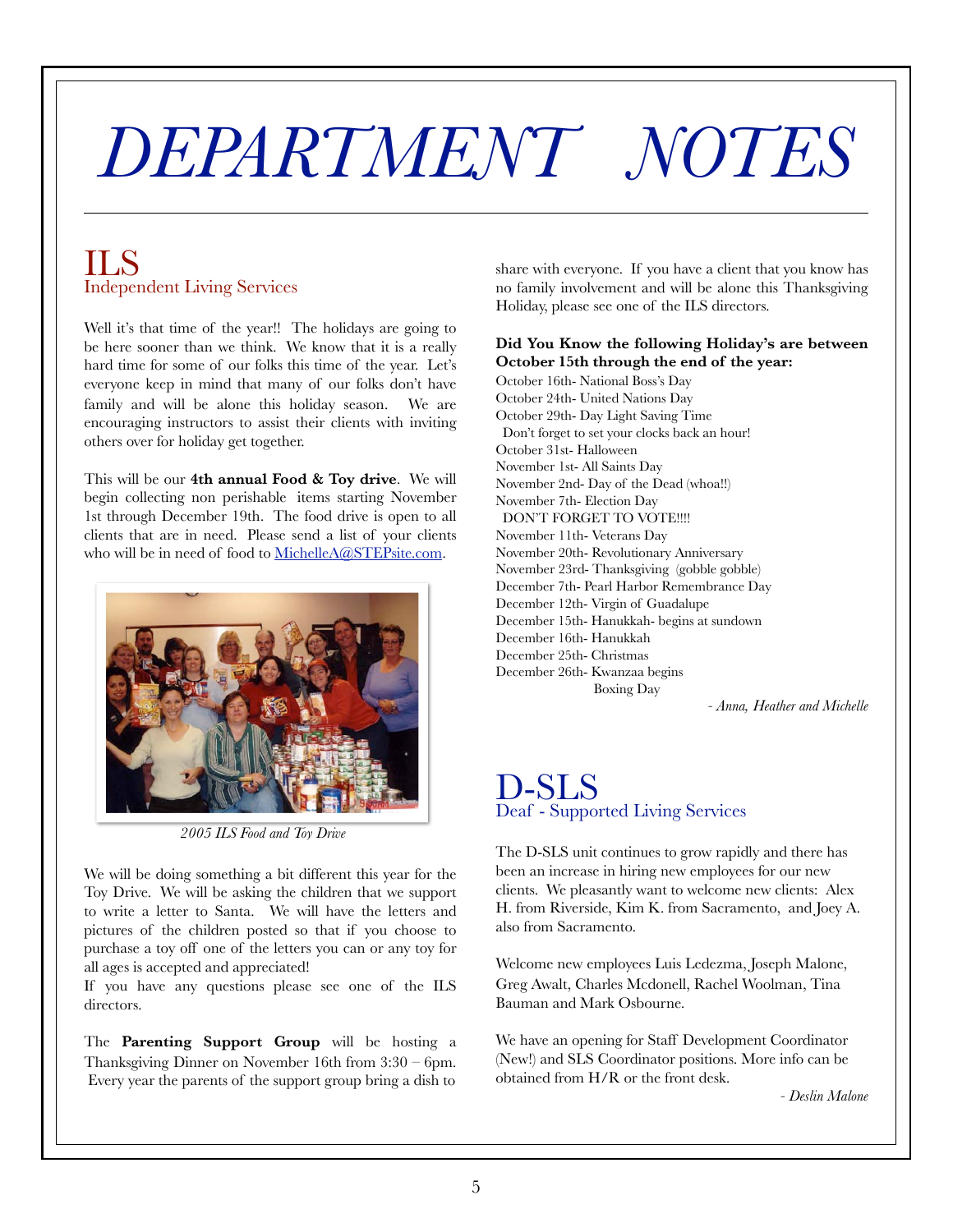## H-SLS Hearing - Supported Living Services

September was a busy month for the H-SLS department. We planned for, prepared for then worked at **Camp**  Grizzly. It was an exciting and enjoyable time for our consumers. The unit was really proud of the participation from consumers who attempted new activities.

**Brian C**. and **Robin H.** were daring with their involvement in the ropes course. We had some of our newer consumers like **Tom K., Joe M.** and **Mike M**. attend camp and they had a great time. Our unit recognizes the effort that many of our staff put forth in their attendance and participation at Camp Grizzly this year.

We were especially impressed with **Sonia Smith** who helped one of our consumers who, during dinner, began to choke. She was there to assist them and they were both able to go along with their evening enjoyably.

We would like to take this opportunity to say thank you to all the staff who worked so hard at camp… Thanks for your teamwork and support to our consumers!

*- Sandee Nieves*

# **CAC** Consumer Advisory Committee

The Consumer Advisory Committee met on 10/9/06. Thanks to Debbie Moreno for co-leading the meeting with Melanie. We reviewed the purpose and duties of the CAC:

#### **Purpose of CAC**

- Talk about STEP services
- Give input about STEP, policies, training, philosophy and employees
- Update what's actually happening
- Educate people

#### **Role, Responsibility and Duties**

- Attend meetings
- STEP functions preferably with one week's notice
- Able to report on projects
- Be on time for meeting
- Quality participation (interact as a group, sharing opinions & ideas)
- Representative of the agency
- Meetings co-lead by facilitator & participant (voluntary)
- Show up for meetings on time and be prepared
- Follow agenda at meeting
- Discussions are not personal but purposeful
- Meeting 2nd Monday of every month
- Stay awake for meetings
- Provide own transportation to meeting
- One person speaks at a time-listen
- Agenda materials mailed out 2wks before review
- Ask for help when needed
- Reserve the right to invite a facilitator for communication purposes
- Own group not facilitators sole responsibility to open meetings once a year – open house
- Meetings are confidential
- $Meetings$  no attendants
- Respectful to others ideas
- Be an example
- Before you attend the meeting be sure you have eaten, use the restroom (etc) before the meeting begins

#### **Attendance Policy**

- Inform facilitator or attendance coordinator if missing meeting
- Do not miss more then 2 meetings consecutively

#### **Membership**

- STEP consumer
- Developmental Disability
- Able to participate and communicate with assistance
- Ability to understand information with assistance
- Nominated for CAC
- Attend 2 meetings vote by committee- majority
- Balance –not just one kind of disability
- 3 year term- vote if continue

We plan to put this information into a brochure as well as the STEP website. We also discussed having a new consumer orientation hosted by the CAC once a month during our regular meeting. At this orientation we could give some background about STEP, cover consumer rights and what to expect from people in various positions.

We discussed our consumer supervisor training class and set a target start date for March 2007. We decided that the majority of our meetings in November, January and February would focus on this class. We decided that the first class would be on the same day as our CAC meeting with the first hour as a practice time and the second hour being the actual class. We thought we would start with 5 participants.

The Next meeting is **November 13th, 2006 from 1:00pm to 3:00pm at STEP**. Leigh and Deanna will co-lead this meeting. Please review the SLS Coordinator job description and supervisor class outline before the next meeting.

*- Melanie Bazile*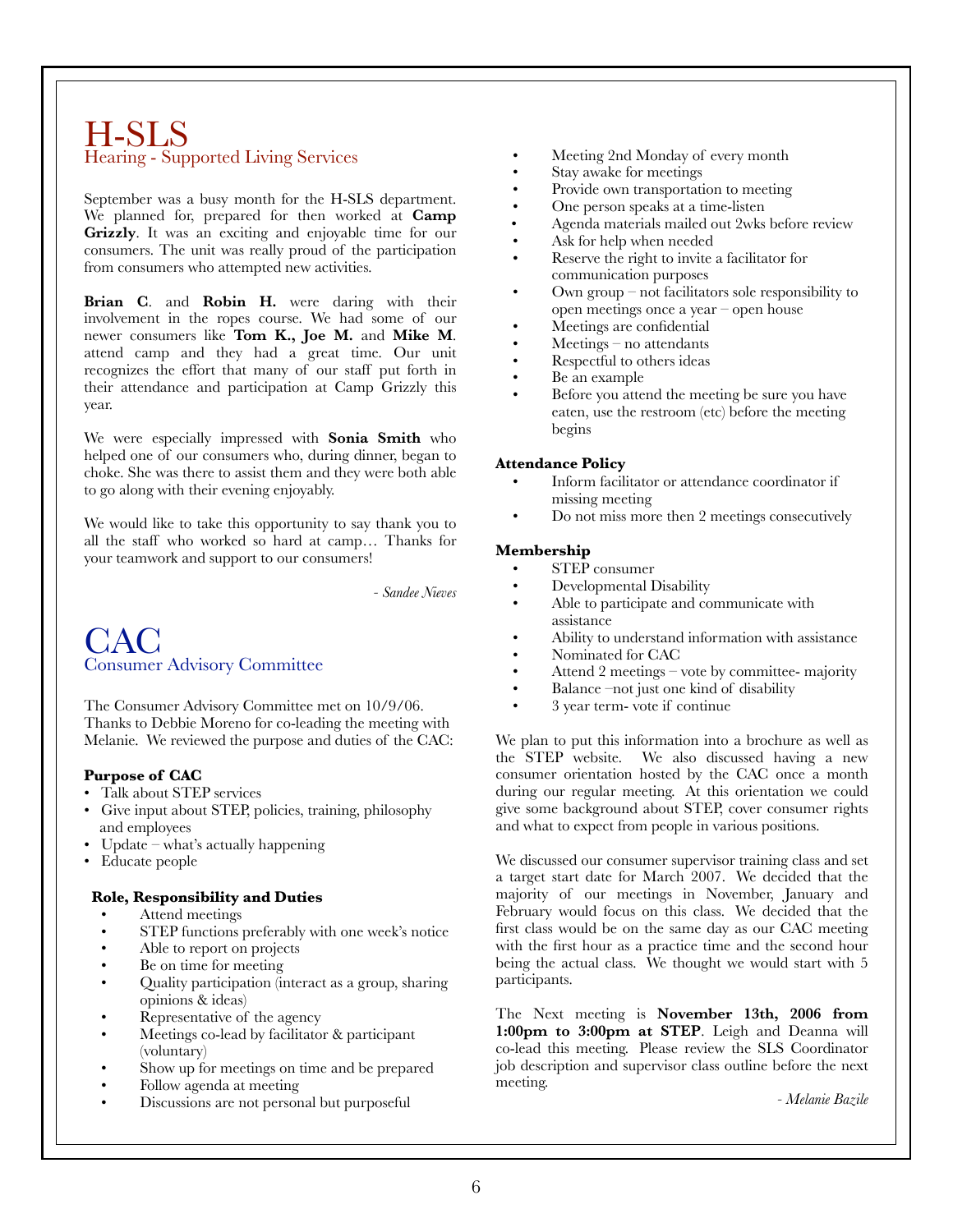

**Meridith Blake** for your participation in Special Olympics golf; congrats on brining home the trophy!

*- Sandee Nieves*

**Angela Olson** for assisting a consumer from another company and traveling all the way to Los Angeles to get them home safely.

*- Sandee Nieves*

**Carol Nolan** for helping out at the Eureka office and relocating a consumer.

*- Sandee Nieves*

Thanks to **Melissa Knight** for the care and concern you showed to Aaron during a medical situation. I appreciate your follow-though. You were there for him like any friend would be. *- Melanie Bazile*

Thanks to all of **Ally's staff in Eureka**. You are doing an incredible job and S.T.E.P. is very proud of the team you have assembled.

*- Melanie Bazile*

*For questions, comments, or to submit an article and/or pictures to the STEP Newsletter, please contact our editor:*

-- -- --

*J. A. (Jude) de la Concepcion judec@stepsite.com*

# NOVEMBER Birthdays

| <b>Daniel Quinones</b>          | 4-Nov         |
|---------------------------------|---------------|
| <b>Debbie Wines</b>             | 5-Nov         |
| <b>Sharlene Ishii</b>           | $1-Nov$       |
| <b>Chad Aurich</b>              | 14-Nov        |
| <b>Jason Perdew</b>             | 6-Nov         |
| <b>Acacia Chastain</b>          | 15-Nov        |
| <b>Noe De los Santos</b>        | $10 - Nov$    |
| <b>Paul Vetterli</b>            | $12-Nov$      |
| <b>Linda Horton</b>             | 20-Nov        |
| <b>Kimberly Evans</b>           | 8-Nov         |
| <b>John Stoddard</b>            | 26-Nov        |
| <b>Tammy Hudson</b>             | 4-Nov         |
| <b>Melissa Reich</b>            | <b>19-Nov</b> |
| Linda Hernandez                 | 11-Nov        |
| <b>Marepi Pimentel</b>          | 16-Nov        |
| <b>Angel Hildebrand-Sanchez</b> | 2-Nov         |
| <b>Sharon Shilder</b>           | 18-Nov        |
| <b>Natalie Collins</b>          | 28-Nov        |
| <b>Martha Baxter</b>            | 20-Nov        |
| <b>Melanie Bazile</b>           | 21-Nov        |
| <b>Annette Boyd</b>             | 24-Nov        |
| <b>Doug Findlay</b>             | 6-Nov         |
| <b>Zipporah Gaines</b>          | 28-Nov        |
| <b>Laura Godfrey</b>            | 25-Nov        |
| <b>Doris Harris</b>             | $19-Nov$      |
| <b>Robert Johnson</b>           | 22-Nov        |
| <b>Sandy Jones</b>              | 22-Nov        |
| <b>Nicole Kitchen</b>           | 30-Nov        |
| <b>Michael LaPilusa</b>         | 20-Nov        |
| <b>Lawanda Lee</b>              | 20-Nov        |
| <b>Jan Lepisto</b>              | 2-Nov         |
| <b>Robert Miller</b>            | $20 - Nov$    |
| <b>Roger Miller</b>             | 3-Nov         |
| <b>Linda Nicholson</b>          | 3-Nov         |
| <b>Sarah Nixon</b>              | 20-Nov        |
| <b>Michelle Noschese</b>        | 14-Nov        |
| <b>Bertha Nyamadzawo</b>        | $29 - Nov$    |
| Dianne Olafson                  | 10-Nov        |
| <b>Angela Olson</b>             | $21 - NoV$    |
| <b>Fred Seghetti</b>            | 8-Nov         |
| <b>Debbie Smith</b>             | 9-Nov         |
| <b>Sonia Smith</b>              | 12-Nov        |
| <b>Tom Sontag</b>               | 17-Nov        |
| <b>Jacquie Staley</b>           | 26-Nov        |
| <b>Kathy Vessles</b>            | 14-Nov        |